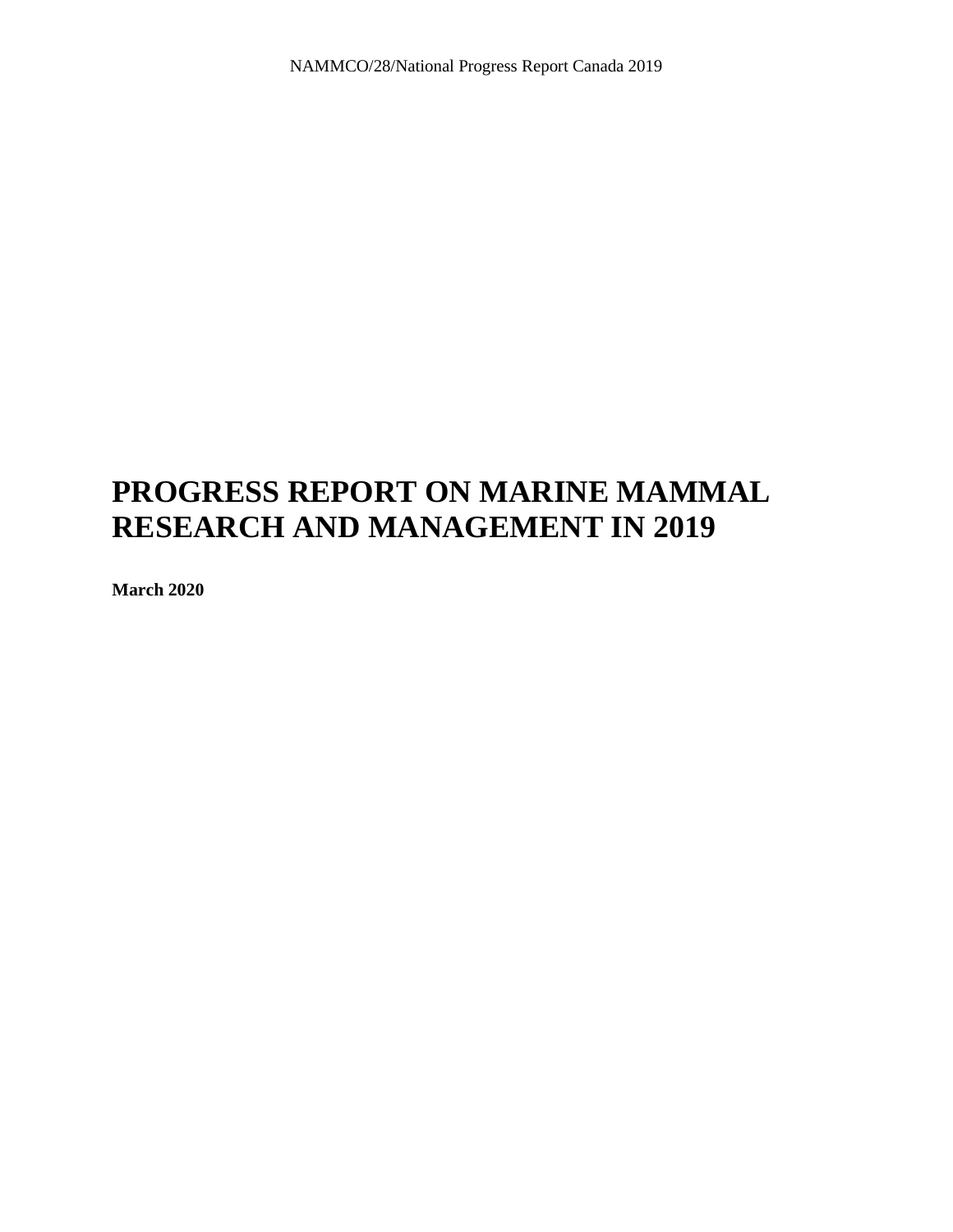## **I. Introduction**

This report provides an overview of the management programs and catch statistics of marine mammals for Canada's East Coast and Arctic Archipelago in 2019.

### **IV. Advice given and management measures taken**

Canada manages all fisheries and marine mammal resources with Integrated Fisheries Management Plans (IFMP), specific for each species.

An IFMP also serves to communicate the basic information on the fishery and its management to Fisheries and Oceans Canada (DFO) staff, legislated co-management boards, Hunters and Trappers Associations (HTOs), Regional Wildlife Boards (RWOs), Inuit, communities and other stakeholders. They also provide a common understanding of the basic "rules" for the sustainable management of the fisheries resource.

IFMPs are not a legally binding instrument which can form the basis of a legal challenge. IFMPs can be modified at any time and does not fetter the Minister of Fisheries and Oceans' discretionary powers set out in the [Fisheries Act.](http://laws-lois.justice.gc.ca/eng/acts/f-14/) The Minister can, for reasons of conservation or for any other valid reasons, modify any provision of the IFMP in accordance with the powers granted pursuant to the [Fisheries Act,](http://laws-lois.justice.gc.ca/eng/acts/f-14/) and subject to the relevant terms of the Nunavut Agreement. Below is a list of relevant IFMPs.

| <b>Pinnipeds</b> |                                                                                                        |
|------------------|--------------------------------------------------------------------------------------------------------|
| Harp seal        |                                                                                                        |
| Hooded seal      |                                                                                                        |
| Bearded seal     | https://www.dfo-mpo.gc.ca/fisheries-peches/seals-phoques/reports-rapports/mgtplan-                     |
| Grey seal        | planges20112015/mgtplan-planges20112015-eng.html                                                       |
| Harbour seal     |                                                                                                        |
| Ringed seal      |                                                                                                        |
| Walrus           | https://www.dfo-mpo.gc.ca/fisheries-peches/ifmp-gmp/walrus-atl-morse/walrus-<br>nunavut-morse-eng.html |
| <b>Cetaceans</b> |                                                                                                        |
| Narwhal          | https://www.dfo-mpo.gc.ca/fisheries-peches/ifmp-gmp/narwhal-narval/index-<br>eng.html                  |

In Canada, Bowhead and Beluga are considered species at risk and are subject to the Species at Risk Act. More information regarding their management measures can be found at the following links.

| <b>Bowhead</b> | https://www.dfo-mpo.gc.ca/species-especes/profiles-profils/bowheadwhale-<br>baleineboreale2-eng.html |
|----------------|------------------------------------------------------------------------------------------------------|
| Beluga         | https://www.dfo-mpo.gc.ca/species-especes/profiles-profils/beluga-Hudson-eng.html                    |